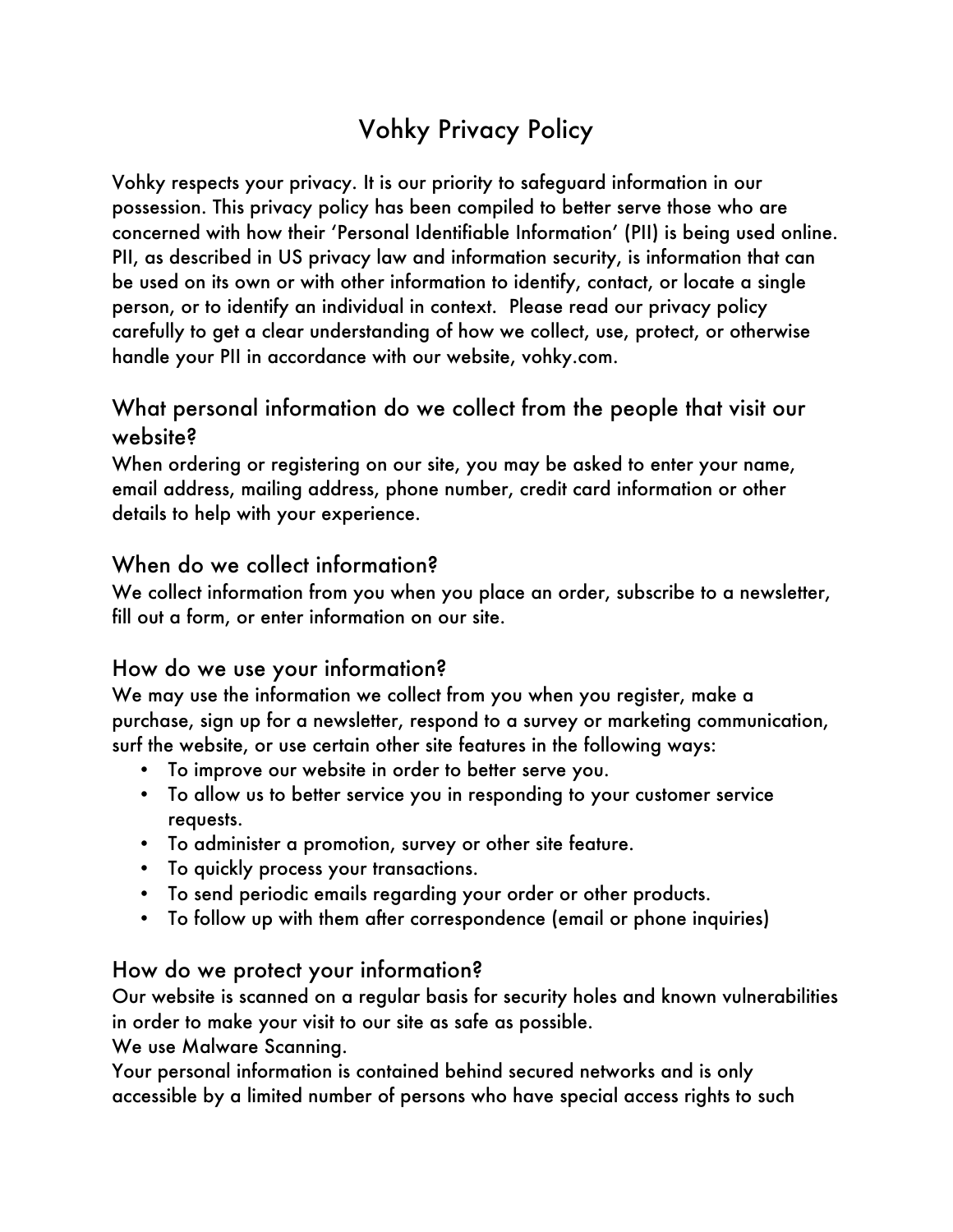systems, and are required to keep the information confidential. In addition, all sensitive/credit card information you supply is encrypted via Secure Socket Layer (SSL) technology.

We implement a variety of security measures when a user places an order, enters, submits, or accesses their information to maintain the safety of your personal information.

All transactions are processed through a gateway provider and are not stored or processed on our servers.

## Do we use 'cookies'?

Yes. Cookies are small files that a site or its service provider transfers to your computer's hard drive through your Web browser (if you allow) that enables the site's or service provider's systems to recognize your browser and capture and remember certain information. For instance, we use cookies to help us remember and process the items in your shopping cart. They are also used to help us understand your preferences based on previous or current site activity, which enables us to provide you with improved services. We also use cookies to help us compile aggregate data about site traffic and site interaction so that we can offer better site experiences and tools in the future. We may also use trusted third-party services that track this information on our behalf.

You can choose to have your computer warn you each time a cookie is being sent, or you can choose to turn off all cookies. You do this through your browser settings. Since every browser is a little different, look at your browser's Help Menu to learn the correct way to modify your cookies.

If you turn cookies off, some features will be disabled. It won't affect the user's experience that make your site experience more efficient and may not function properly.

However, you will still be able to place orders.

#### Third-party disclosure

We do not sell, trade, or otherwise transfer your PII to outside parties.

#### Third-party links

We do not include or offer third-party products or services on our website.

## Google

Google's advertising requirements can be summed up by Google's Advertising Principles. They are put in place to provide a positive experience for users. https://support.google.com/adwordspolicy/answer/1316548?hl=en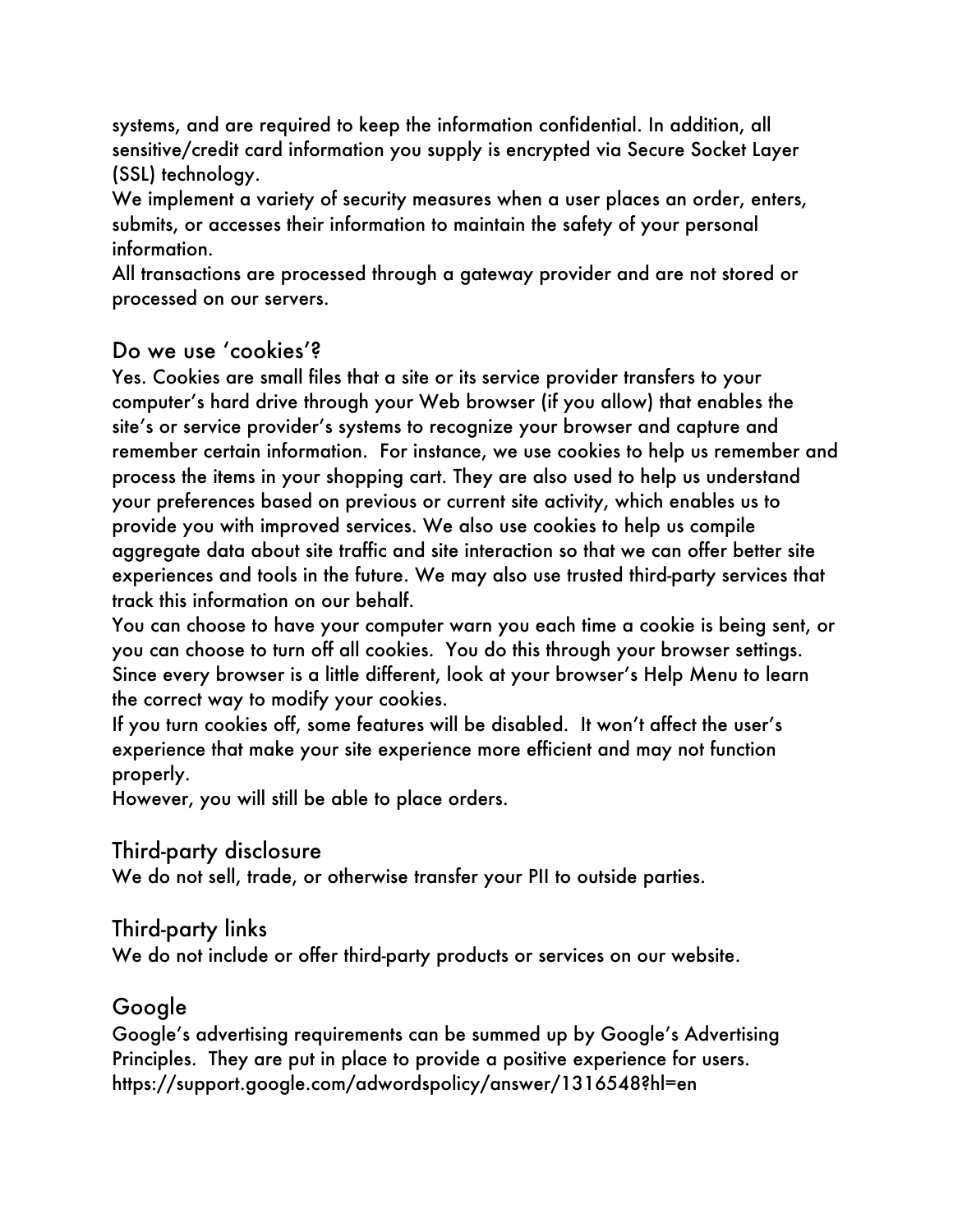We use Google Adsense Advertising on our website.

Google, as a third-party vendor, uses cookies to serve ads on our site. Google's use of the DART cookie enables it to serve ads to our users based on previous visits to our site and other sites on the Internet. Users may opt-out of the use of the DART cookie by visiting the Google Ad and Content Network privacy policy.

#### We have implemented Demographics and Interests Reporting:

We, along with third-party vendors such as Google use first-party cookies (such as the Google Analytics cookies) and third-party cookies (such as the DoubleClick cookie) or other third-party identifiers to compile data regarding user location.

#### Opting out:

Users can set preferences for how Google advertises to you using the Google Ad Settings page. Alternatively, you can opt out by visiting the Network Advertising Initiative Opt Out page or by using Google Analytics Opt Out Browser add on.

## California Online Privacy Protection Act

CalOPPA is the first state law in the nation to require commercial websites and online services to post a privacy policy. The law's reach stretches well beyond California to require any person or company in the United States (and conceivably the world) that operates websites collecting PII from California consumers to post a conspicuous privacy policy on its website stating exactly the information being collected and those individuals with whom it is being shared. See more at:

http://consumercal.org/california-online-privacy-protection-actcaloppa/#sthash.0FdRbT51.dpuf

## According to CalOPPA, we agree to the following:

Users can visit our site anonymously.

Once this privacy policy is created, we will add a link to it on our home page or as a minimum, on the first significant page after entering our website.

Our Privacy Policy link includes the word 'Privacy' and can easily be found on the page specified above.

You will be notified of any Privacy Policy changes on our Privacy Policy page. You can change your personal information by emailing us at info@vohly.com.

## How does our site handle Do Not Track signals?

We honor Do Not Track signals and Do Not Track, plant cookies, or use advertising when a Do Not Track (DNT) browser mechanism is in place.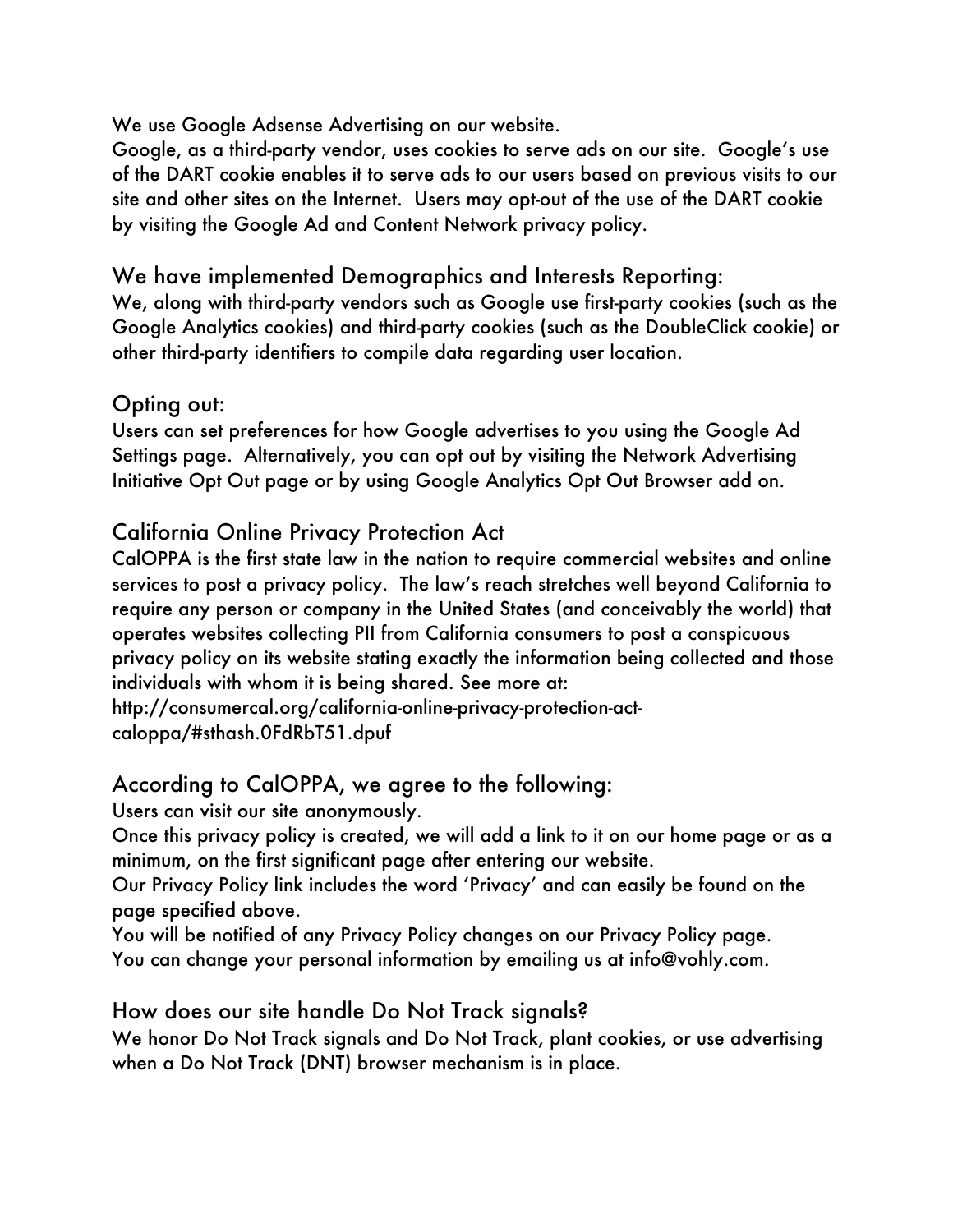## Does our site allow third-party behavioral tracking?

It's also important to note that we allow third-party behavioral tracking.

## COPPA (Children Online Privacy Protection Act)

When it comes to the collection of personal information from children under the age of 13 years old, the Children's Online Privacy Protection Act (COPPA) puts parents in control. The Federal Trade Commission, United States' consumer protection agency, enforces the COPPA Rule, which spells out what operators of websites and online services must do to protect children's privacy and safety online. We do not specifically market to children under the age of 13 years old.

#### Fair Information Practices

The Fair Information Practices Principles form the backbone of privacy law in the United States and the concepts they include have played a significant role in the development of data protection laws around the globe. Understanding the Fair Information Practice Principles and how they should be implemented is critical to comply with the various privacy laws that protect personal information. In order to be in line with Fair Information Practices we will take the following responsive action, should a date breach occur:

- We will notify you via email within 1 business day.
- We will notify the users via in-site notification within 1 business day. We also agree to the Individual Redress Principle, which requires that individuals have the right to legally pursue enforceable rights against data collectors and processors who fail to adhere to the law. This principle requires not only that individuals have enforceable rights against data users, but also that individuals have recourse to courts or government agencies to investigate and/or prosecute noncompliance by data processors.

## CAN-SPAM Act

The CAN-SPAM Act is a law that sets the rules for commercial email, establishes requirements for commercial messages, gives recipients the right to have emails stopped from being sent to them, and spells out tough penalties for violations. We collect your email address in order to:

- send information, respond to inquiries, and/or other requests or questions.
- process orders and to send information and updates pertaining to orders.
- send you additional information related to your product.
- market to our mailing list or continue to send emails to our clients after the original transaction has occurred.